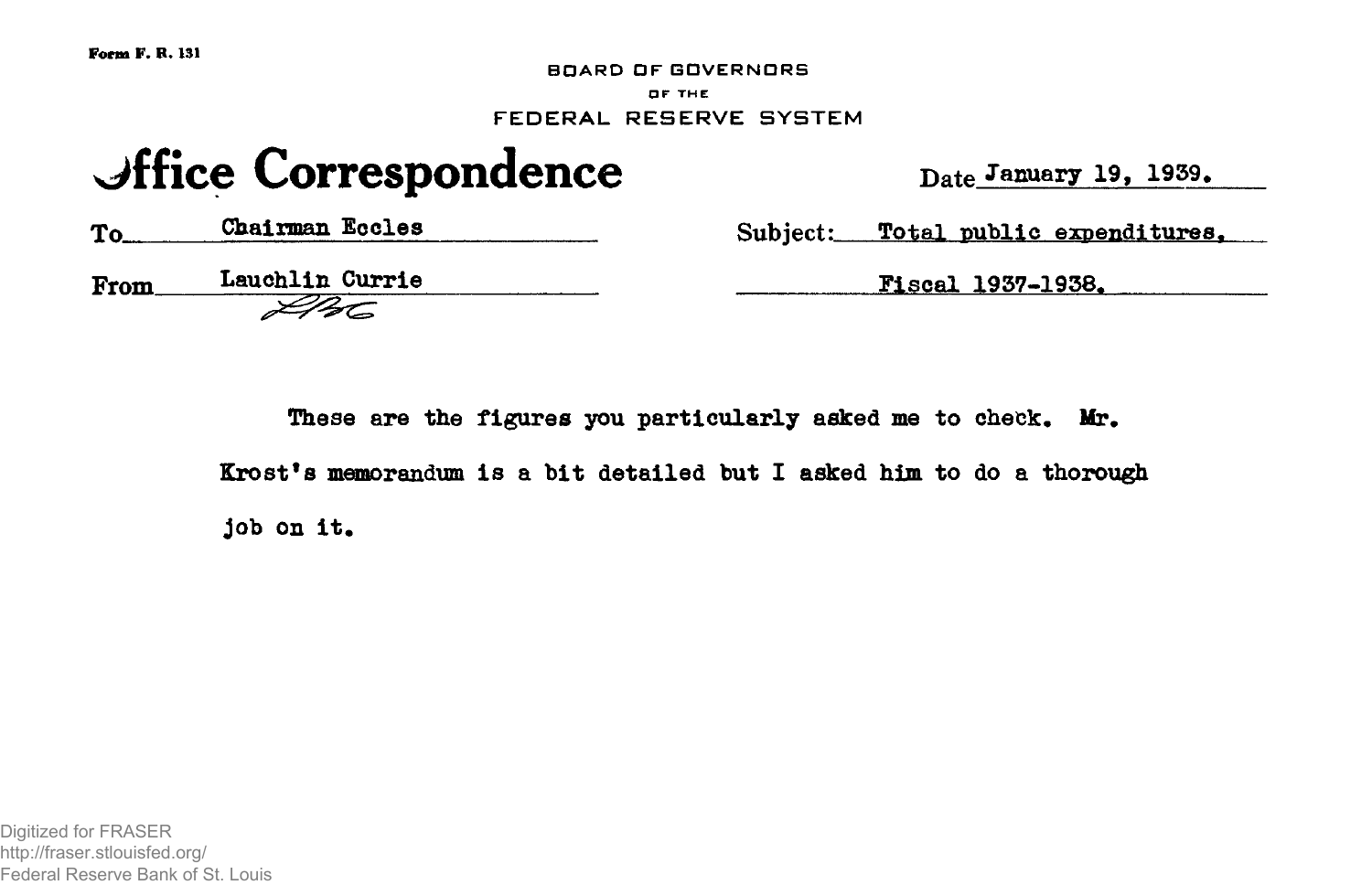**To: Mr. Currie January 18, 1939 From: Martin Krost**

## **FIGURES IN THE BYRD SPEECH ON** TOTAL GOVERNMENTAL EXPENDITURES IN THE UNITED STATES

**In the paragraph of the Byrd letter beginning "Furthermore, if you take the total of all expenditures....," the statement that all governmental expenditures increased by #1,000,000,000 between fiscal 1937 and 1938 is repeated from Byrd<sup>f</sup>s Boston speech. This statement is presented** as a rebuttal of Eccles' statement that there was a reduction in Govern**ment expenditures in 1937 as compared with 1936.**

**1. Chairman Eccles<sup>1</sup> statement was entirely correct. He said there was a "reduction amounting to more than \$3,000,000,000 in the Government<sup>1</sup>s net contribution to community buying power in 1937 as compared to 1936." The exact figures are as follows:**

|                      | Cash deficit          |  |
|----------------------|-----------------------|--|
|                      | (Millions of dollars) |  |
| <b>Calendar 1936</b> | 3,764                 |  |
| <b>Calendar 1937</b> | 584                   |  |
| <b>Reduction</b>     | 3,180                 |  |

**2\* The figures cited by Senator Byrd are for the wrong periods of time. Chairman Eccles was referring to the calendar years 1936 and 1937. The figures cited by Senator Byrd refer to the fiscal years 1937 (July, 1936-June, 1937) and 1938 (July, 1937-June, 1938).**

**3. The wrong series of figures are cited by Senator Byrd. Mr. Eccles plainly was referring to net expenditures. Senator Byrd cites figures for gross expenditures.**

**4. Senator Byrd<sup>f</sup>s statement that total governmental expenditures increased by a billion dollars in fiscal 1938 implies that the admitted decrease in Federal gross (budgetary) expenditures in fiscal 1938 was more than offset by an increase in State and local gross (budgetary) expenditures. This statement is not only irrevelant to the argument, as demonstrated in the preceding paragraphs, but is also, in all probability, inaccurate.**

**5. An analysis of the Byrd figures is necessary to demonstrate their inaccuracy. By subtracting Federal budgetary expenditures from the totals used by Byrd, an implied total for State and local expenditures can be obtained:**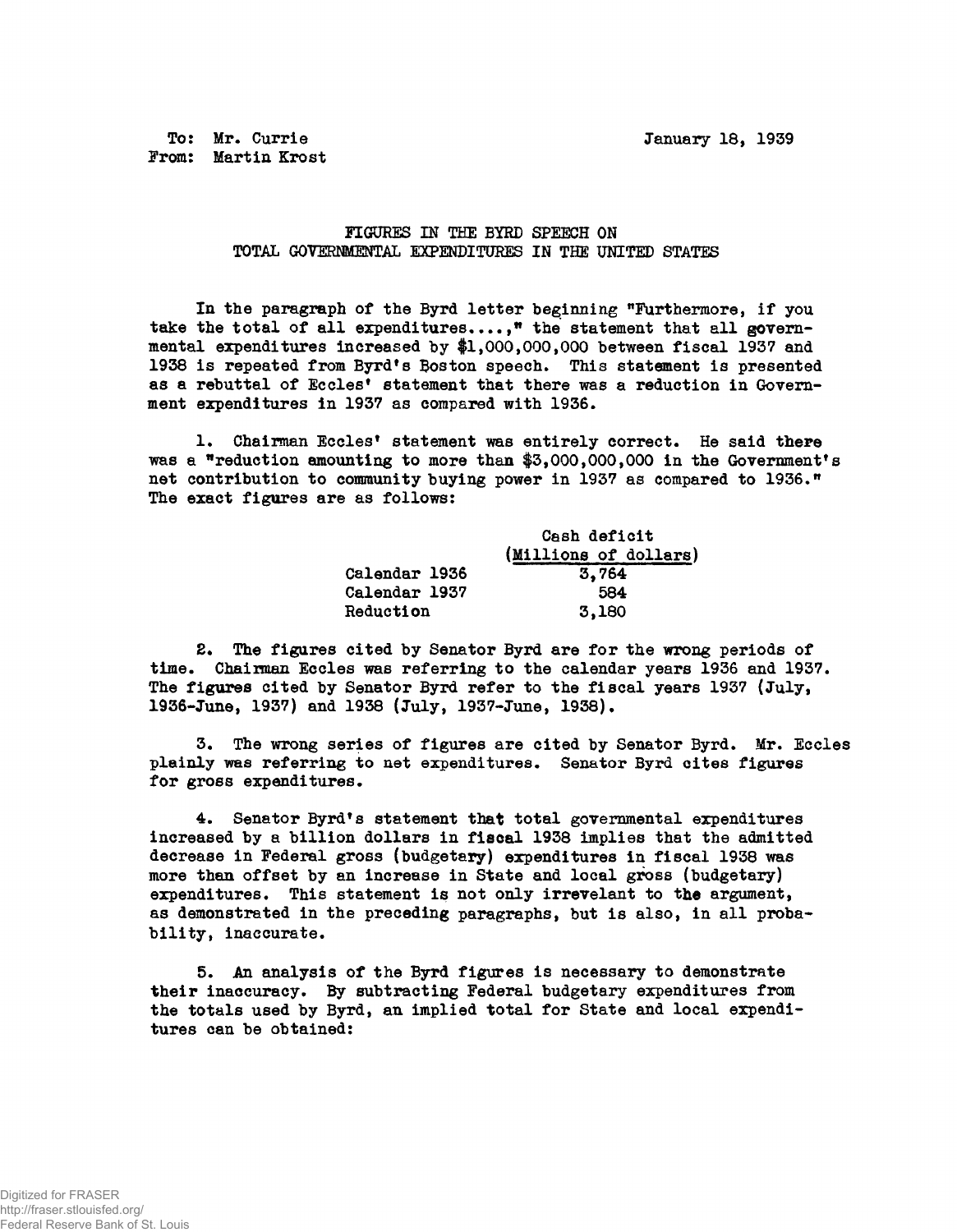|                    | 1937   | 1938   |
|--------------------|--------|--------|
| Total expenditures | 17,516 | 18,415 |
| Federal            | 8,105  | 7,766  |
| State and local    | 9.411  | 10,649 |

**The 1938 figure for State and local expenditures is the same as an estimate which appears on page 107 of the Twentieth Century Fund study, Facing the Tax Problem, published in March, 1937. The 1937 figure is within \$50 million of an estimate which appears on the same** page.

**a) The Twentieth Century Fund estimates are almost two years old. They were made almost 18 months before the end of the fiscal year 1938•**

**b) No reasonably complete reported figures for State and. local expenditures exist for either fiscal 1937 or fiscal 1938. One way of assessing the probable accuracy of the estimated figures used by Byrd is to compare them with estimates of the National Industrial Conference Board. This organization is not likely to underestimate, either deliberately or by chance, the total of all governmental expenditures; its president is Virgil Jordan, one of the most vigorous and vocal opponents of Government spending. The Conference Board estimates in a study published May, 1938 that State and local expenditures in fiscal 1937 were \$8,800,000,000, a figure \$600,000,000 less than the figure used by Byrd.** In making this estimate, the Conference Board had the advantage of do**ing its work about 14 months later than the Twentieth Century Fund, almost a year after the fiscal year 1937 had ended. The Conference Board has no estimate for fiscal 1938.**

**c) Net expenditures of State and local governments certainly did not increase appreciably between fiscal 1937 and fiscal 1938 and probably did not increase at all. State and local indebtedness in the form of tax-exempt securities decreased by \$116,000,000 in the fiscal year 1938; State and local deposit balances decreased by about \$90,000,000, leaving a net decrease in tax-exempt securities made from current revenues of about \$26,000,000. It is possible but not probable that the floating indebtedness of States and municipalities increased enough to .offset this decrease and to finance a small amount of net expenditures. There are no figures of any sort on floating indebtedness.**

**d) The size of the increase in State and local expenditures in 1938 implied by the Byrd figures suggests doubts as to the plausibility of the 1938 figure. The implied increase, \$1,238,000,000, is fifty per cent larger than occurred in any year since 1923. The largest increase**